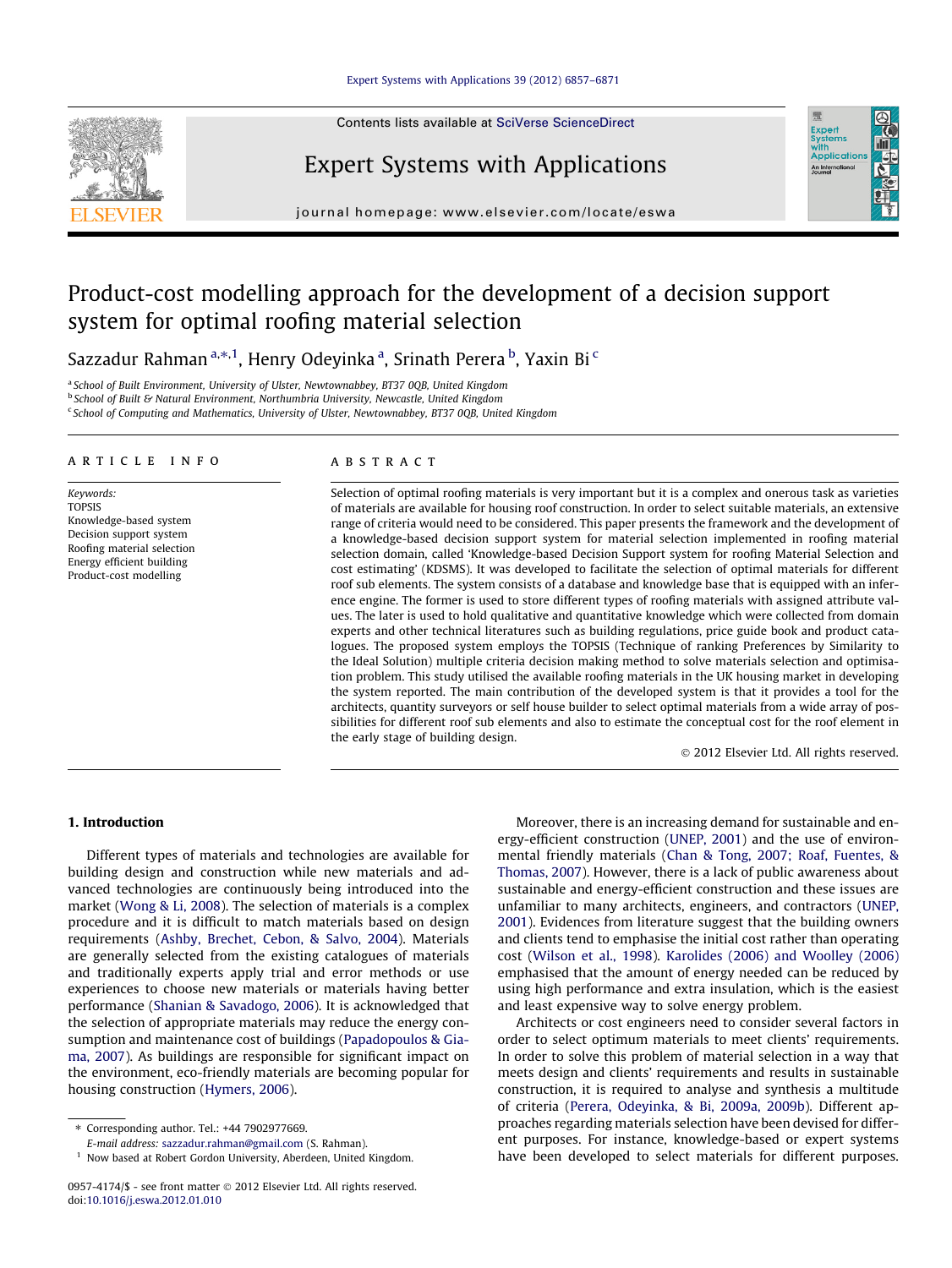[Bullinger, Warschat, and Fischer \(1991\)](#page--1-0) proposed a knowledgebased system to select optimal materials for construction with fibre-reinforced composite materials. [Soronis \(1992\)](#page--1-0) proposed a method for the selection of roofing materials where several factors have been taken into consideration to assess durability only. [Chen,](#page--1-0) [Sun, and Hwang \(1995\)](#page--1-0) developed an intelligent system for composite material selection in structural design. [Mahmoud, Aref, and](#page--1-0) [Al-Hammad \(1996\)](#page--1-0) developed a method for selection of finishing materials that covered floors, walls and ceilings. [Mohamed and Ce](#page--1-0)[lik \(1998\)](#page--1-0) proposed a knowledge-based method regarding materials selection and cost estimating for a residential building where users could choose their preferred one from a list of materials without evaluation and synthesis of multiple design criteria and client requirements. Instead of expert or knowledge-based systems, [Pere](#page--1-0)[ra and Fernando \(2002\)](#page--1-0) proposed a cost modelling system for roofing material selection where several factors are identified and considered in the selection process.

[Chan and Tong \(2007\)](#page--1-0) acknowledged the fact that the decision to select appropriate material is not simply a consideration of cost and materials properties but also there is a need to consider environmental impacts. It is identified that the selection of material is a key issue for the environment ([Chan & Tong, 2007](#page--1-0)) and the choice of material is the optimal way to achieve the energy efficient construction of a building [\(Krope & Goricanec, 2009\)](#page--1-0). In view of the foregoing, the design team needs to consider several factors in order to select the more suitable materials to meet clients' requirements. In order to solve this problem of material selection in a way that meets the requirement of the design team and those of the construction clients and results in sustainable construction and cost effective solutions, it is required to simultaneously analyse and synthesise multitudes of criteria in order to achieve an optimum solution. It is identified that few decision support systems have been devised for roofing materials selection but the proposed systems do not have the facility to select the appropriate materials by evaluating them with respect to the multitudes of criteria to be considered in order to meet the clients' expectations. Some systems attempt to solve the problem of materials selection by adopting rule-based knowledge representation in terms of IF-THEN rules. However, it is difficult to rank the most suitable materials using conditional expressions. This clearly indicates a research gap with respect to selecting the optimum roofing materials by analysing and synthesising a multitude of design and client's requirements that are both cost effective and sustainable. In order to fill this gap, it is necessary to develop a system that has the capability of simultaneously evaluating multiple criteria in the optimisation of materials selection for roof design. Hence, this research aims to bridge the current knowledge gap by developing a knowledge-based decision support system, called Knowledge-based Decision support System for roofing Material Selection and cost estimating (KDSMS). Its aim is to optimise the selection of roofing materials and model the associated cost for the roof element at an early stage of building design. This system adopts the Technique Of ranking Preferences by Similarity to the Ideal Solution (TOPSIS) method to solve Multi Criteria Decision Making (MCDM) problems. The advantage of this method is its efficiency and simplicity to use and the ability to rank the materials indisputably [\(Shanian & Sava](#page--1-0)[dogo, 2006\)](#page--1-0).

Architects, Cost Engineers, Quantity Surveyors and self builders are the potential users of this system. It has the potential of assisting them in selecting optimal materials from the list of alternatives based on the level of importance of the criteria set by them. In addition, the system estimates the cost of the optimal materials selected to determine the budget. This system also can be used to educate the users about new materials by providing relevant information.

#### 2. Methodology

The essence of this research is to develop a method for evaluating multitudes of criteria in order to select optimal roofing materials and also to estimate the associated cost. Extensive literature review was carried out as an initial step to identify the multitude of criteria to consider in roofing material selection. This was followed by structured questionnaire survey and interviews of domain experts in order to elicit the relevant knowledge for building the decision support system. Upon developing the system, relevant data were also gathered to test and evaluate the system. The data set included elemental costs, total roof costs and the level of importance attached to selection criteria of material. The data set were collected from case study projects obtained from housing developers in order to evaluate the system. [Fig. 1](#page--1-0) illustrates the research methodology used in developing the system.

The key stages of the research methodology are explained in detail in the following subsections.

## 2.1. Knowledge gathering

A forum of domain experts consisting of four industry specialists (Architects and Quantity Surveyors) and academics were used as the main source for knowledge elicitation. Relevant knowledge was elicited both at the pre and post development phases of the system. The elicited knowledge can be divided into qualitative and quantitative categories.

Qualitative knowledge includes material selection criteria, material selection process, material selection regulations for thermal requirements and cost adjustment techniques. The qualitative knowledge were compiled into rules and built into the knowledge base. Material selection criteria for different roof sub elements were identified through extensive literature review. Fifteen criteria were initially identified ([Rahman et al., 2009a, Perera, Odeyinka, &](#page--1-0) [Bi, 2009b](#page--1-0)). Material selection criteria, cost estimating and adjustment processes were identified through a questionnaire survey of the domain experts. This was followed by further interviews. The expert forum was also involved in validating the inclusion of the criteria and also in determining the subjective or objective type from the identified material evaluation criteria. Ten quantitative criteria were decided by the expert forum for the selection process. Out of the ten material selection criteria identified in [Table 1,](#page--1-0) five were used for roof structure, eight criteria were used for roof coverings, seven criteria were used for roof insulation, five criteria were used for roof drainage, six criteria were used for roof lights and two were used for roof features. These ten roofing material selection criteria represent the attributes or properties of materials. Thermal regulation guidelines were obtained from [Technical](#page--1-0) [Booklet F \(2008\),](#page--1-0) Conservation of fuel and power, by Building Regulations of Northern Ireland.

The qualitative knowledge acquired from domain experts was conceptualised and then analysed using Inferential Modelling Technique and by applying top-down and bottom-up techniques ([Chen et al., 1995](#page--1-0) cited in [Zhou, Huang, & Chan, 2004\)](#page--1-0). Using these techniques, the main tasks were decomposed into several subtasks. Then the subtasks were further decomposed so that each of them can be handled easily. [2](#page--1-0) shows the process decomposition diagram of the KDSMS system consisting of three main tasks, namely, Select Material, Estimate Cost and Maintain System; and some other associated subtasks. Top-down technique was applied to the Select Material and Maintain System tasks to decompose it into subtasks to define material selection tasks and maintain materials for different roof sub elements. Conversely, bottom-up technique was applied to Estimate Cost task where cost of different roof sub element was estimated separately to obtain the total cost.